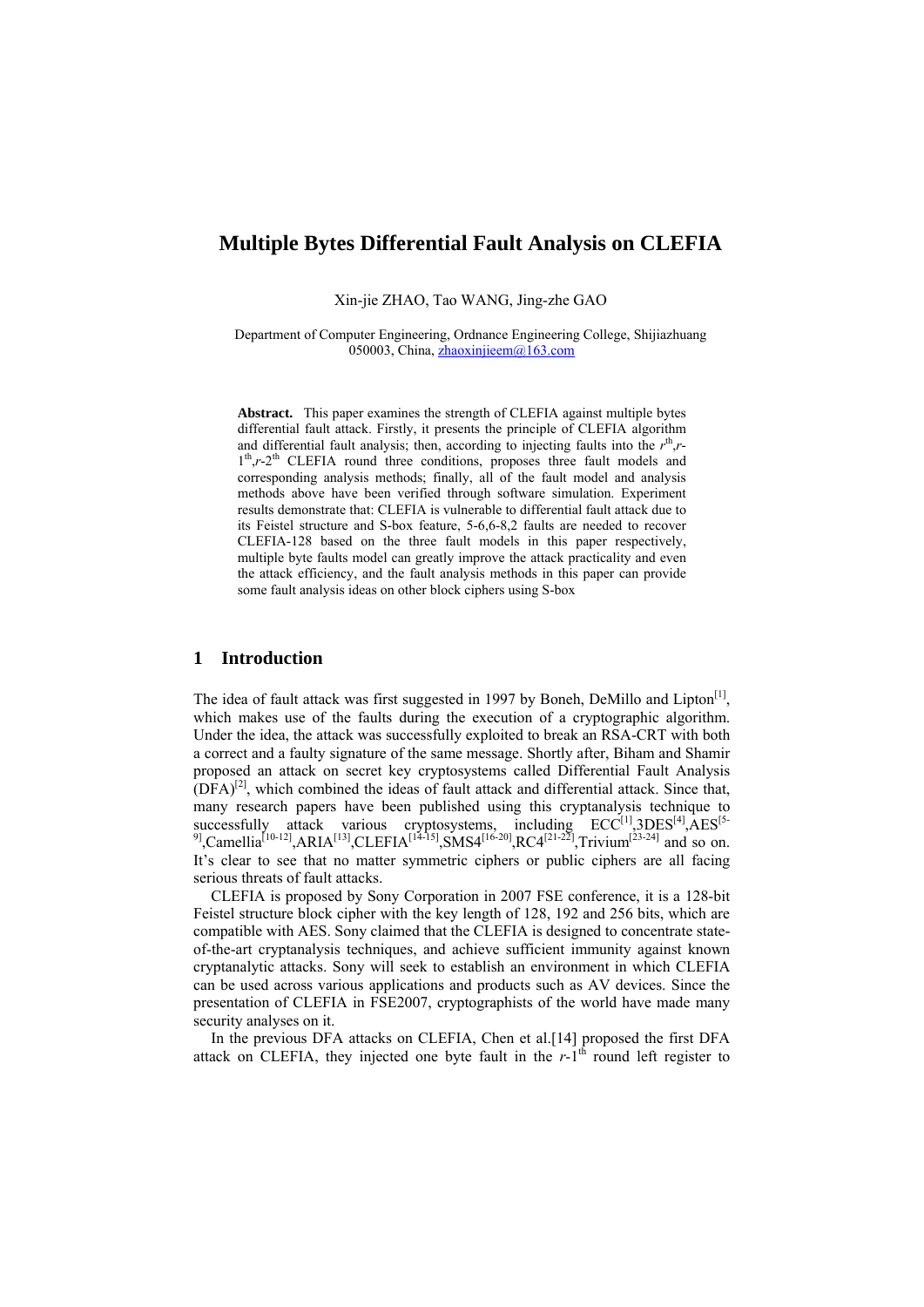recover 4 bytes of the  $r<sup>th</sup>$  round key, after attacking the last 3 rounds and 9 rounds, the CLEFIA-128,192/256 key was recovered using 18 and 54 ciphertexts on average respectively. In 2008, Junko et al.[\[15](#page-14-5)] proposed an improved DFA methods on CLEFIA, they injected 4 byte faults in the  $r-2$ <sup>th</sup> round left registers to deduce the last 3 rounds key, finally they obtained CLEFIA-128,192/256 key by 2 and 10.78 ciphertexts on average respectively.

This work takes different approach to DFA attacks against CLEFIA, we examine the strength of CLEFIA against multiple bytes differential fault attack, propose 3 DFA methods on injecting *m* multiple byte faults in the  $r^{\text{th}}(1 \le m \le 8)$ ,  $r \text{-} 1^{\text{th}}(1 \le m \le 4)$ ,

 $r-2<sup>th</sup>(1 \le m \le 4)$  CLEFIA round respectively, and verify all the analysis methods above through simulation experiments. Generally speaking, comparing with all the previous attacks, our attack conditions are much more loosely, and the attack are much more practical. Specifically speaking, attack in  $[14]$  $[14]$  is the special case of our  $r$ -1<sup>th</sup> round multiple bytes DFA attack when  $m=1$ , the research in this paper also demonstrate that [\[14](#page-14-4)] didn't make full analysis on the  $r-1<sup>th</sup>$  round fault(missed the analyzing of the faults in the  $r$ -1<sup>th</sup> round ); attack in [[15\]](#page-14-5) is the special case of our  $r$ -2<sup>th</sup> round multiple bytes DFA attack when  $m=4$ , their faulty model has the defects of difficult to identify the ideal proper faults, but the third fault model in the  $r-2<sup>th</sup>$  round can identify the ideal faults correctly at most cases, and the analysis efficiency is also quite high, attack in [\[15](#page-14-5)] takes that one time 4 byte faults can reduce  $RK_{34}$  key search space from  $2^{32}$  to  $27.1 = 2^{4.76}$ , but the analysis and the concrete experiment demonstrates that the  $RK_{34}$  key search space should be reduced to 37.8= $2^{5.24}$ 

This work is organized as follows. Section 2 presents the preliminaries of DFA on CLEFIA. Section 3,4,5 presents several DFA methods on injecting one byte or multiple byte faults in the  $r<sup>th</sup>$ ,  $r-1<sup>th</sup>$ ,  $r-2<sup>th</sup>$  CLEFIA round respectively. Section 6 displays the complexity analysis and experimental results of the attacks. Section 7 is the conclusion.

## **2 Preliminaries**

#### **2.1 Notations**

 $P, X_r, C$ : 128-bit plaintext, the  $r<sup>th</sup>$  round intermediate state, the ciphertext  $P^i$ ,  $X^i$ ,  $C^i$ : the *i*<sup>th</sup> 32-bit word of the plaintext, the *r*<sup>th</sup> round intermediate state, the ciphertext

 $P^{i,j}$ ,  $X_r^{i,j}$ ,  $C^{i,j}$ : the *j*<sup>th</sup> byte in the *i*<sup>th</sup> 32-bit word of the plaintext, the *r*<sup>th</sup> round intermediate state, the ciphertext

*a*|*b*: the concatenation of *a* and *b*

## **2.2 CLEFIA**

 $CLEFA<sup>[25]</sup>$  employs a generalized Feistel structure with four data lines, and the width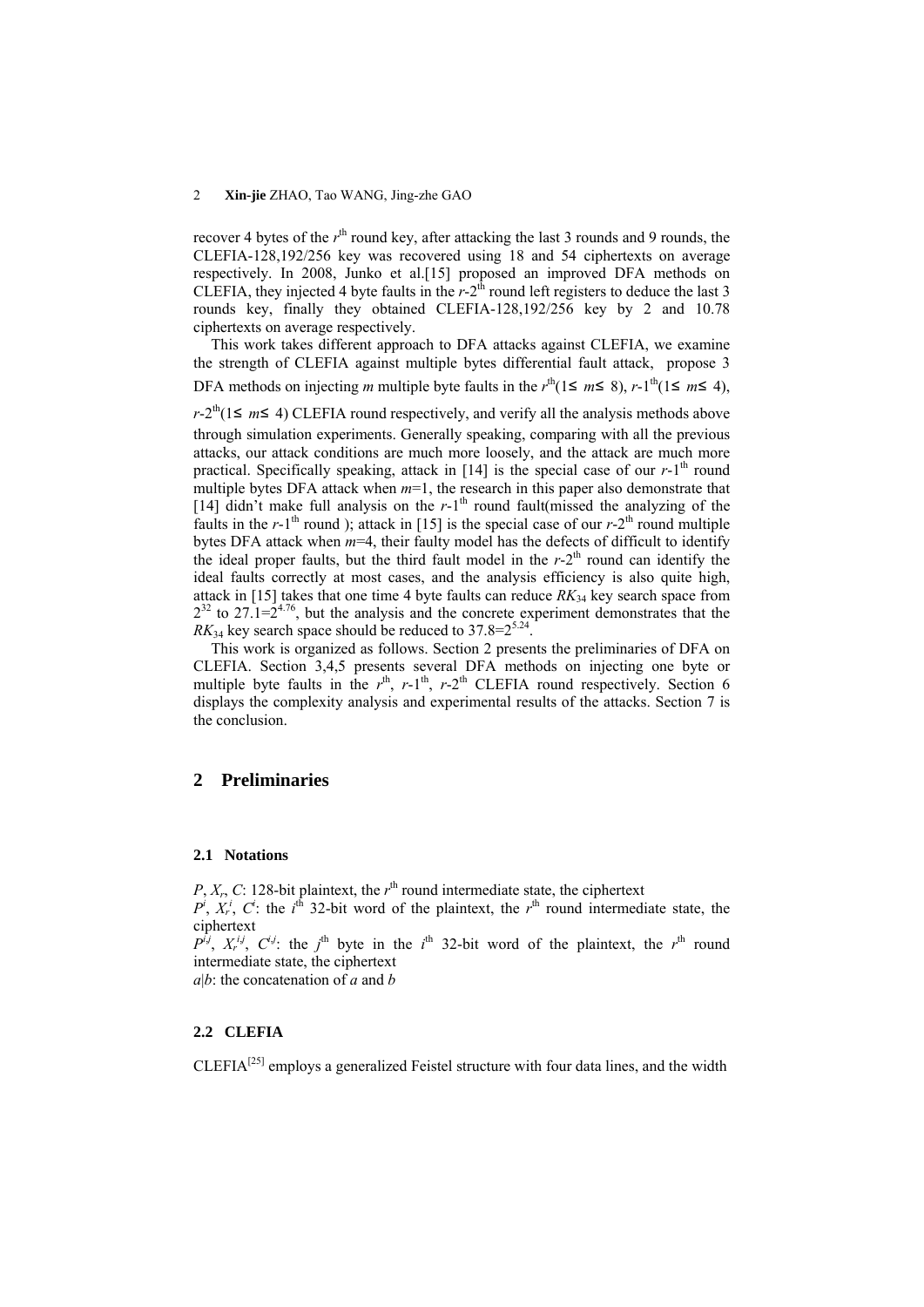

of each data line is 32-bit. Additionally, there are key whitening parts at the beginning and the end of the cipher. Fig. 1(a) shows the encryption process of *r*-round CLEFIA.

**Fig. 1.** Encryption Process of *r*-round CLEFIA

The number of rounds *r* can be 18, 22 and 26 for CLEFIA-128, CLEFIA-192 and CLEFIA-256 respectively. 2r 32-bit round subkeys  $(RK_0, RK_1, \ldots, RK_{2r-1})$ , and 4 32-bit whitening keys  $(WK_0, WK_1, WK_2, WK_3)$  are used in the encryption. Let  $(X_i^0, X_i^1, X_i^2, X_i^3)$ denote the four 32-bit input of the i+1 round. The encryption process is shown as following 3 steps:

1. Pre-whitening:

The 128-bit plaintext is divided into 4 32-bit words  $(P^0, P^1, P^2, P^3)$ , the 2<sup>rd</sup> and 4<sup>th</sup> words are XORed with the first two 32-bit whitening keys.

$$
(X_0^0, X_0^1, X_0^2, X_0^3) = (P^0, P^1 \oplus W K_0, P^2, P^3 \oplus W K_1)
$$

2. The first *r*-1th round encryption

$$
X_i^0 = X_{i-1}^1 \oplus F_0(X_{i-1}^0, R K_{2i-2}), \qquad X_i^1 = X_{i-1}^2, X_i^2 = X_{i-1}^3 \oplus F_1(X_{i-1}^2, R K_{2i-1}), \qquad X_i^3 = X_{i-1}^0.
$$

In order to keep the same structure of the decryption process as the encryption process, the r<sup>th</sup> round has a little different with previous rounds.

$$
X_i^0 = X_{i-1}^0, \qquad X_i^1 = X_{i-1}^1 \oplus F_0(X_{i-1}^0, R K_{2i-2}),
$$
  

$$
X_i^2 = X_{i-1}^2, \qquad X_i^3 = X_{i-1}^3 \oplus F_1(X_{i-1}^2, R K_{2i-1}).
$$

3. Post-whitening:

The  $X_r^1$  and  $X_r^3$  are XORed with the last two 32-bit whitening keys.

$$
(C^{\circ}, C^{\circ}, C^{\circ}, C^{\circ}) = (X^{\circ}_{r}, X^{\circ}_{r} \oplus WK_{2}, X^{\circ}_{r}, X^{\circ}_{r} \oplus WK_{3})
$$

The description of  $F_0$  and  $F_1$  function is shown in Fig. 1(b) and (c). Two nonlinear 8-bit S-boxes  $S_0$  and  $S_1$ are used in the substitution function, but the sequence is different.  $M_0$  and  $M_1$  are  $4 \times 4$  Hadamard-type matrixes used in the permutation function, they are defined as follows: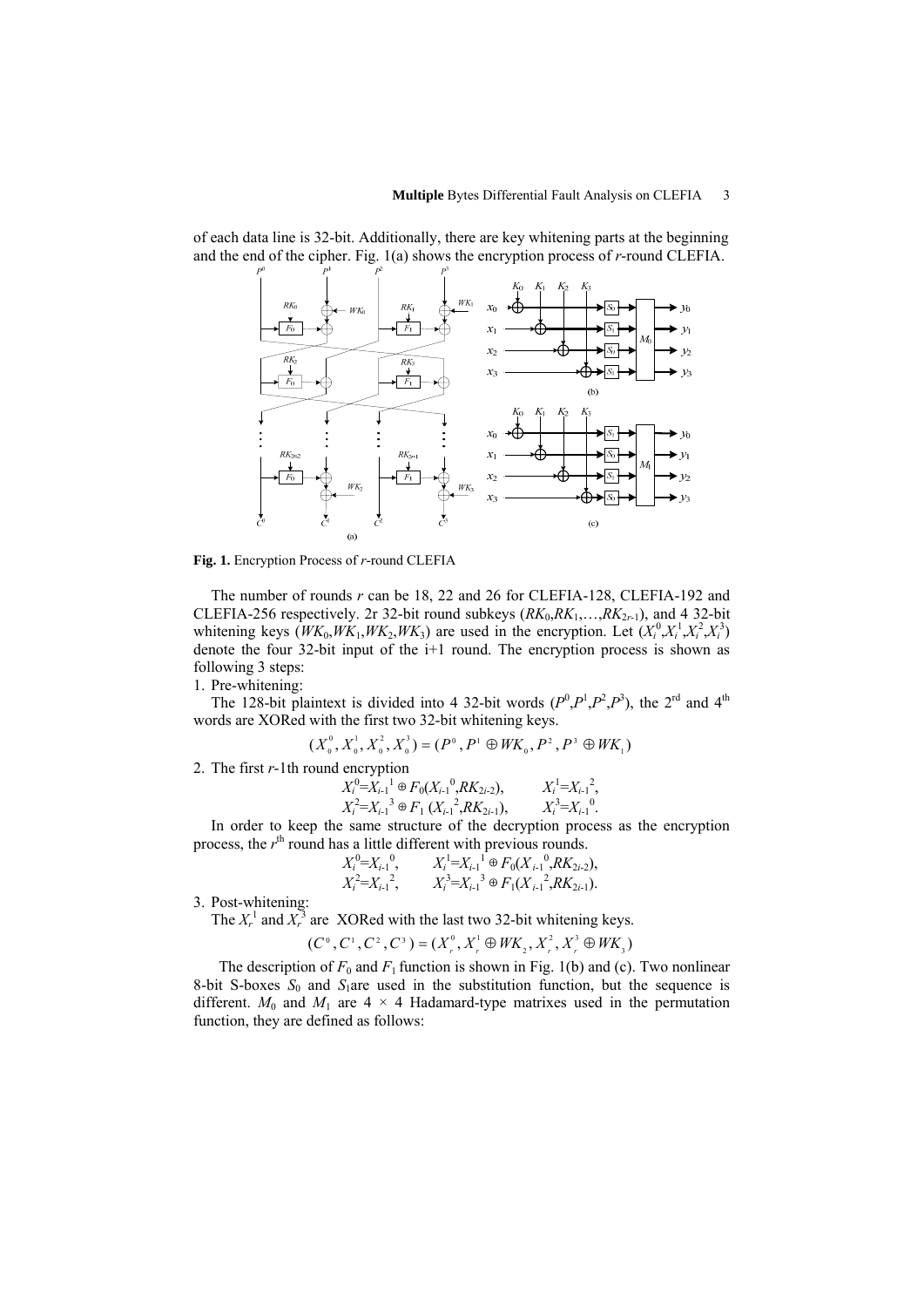$$
M_0 = \begin{pmatrix} 01 & 02 & 04 & 06 \\ 02 & 01 & 06 & 04 \\ 04 & 06 & 01 & 02 \\ 06 & 04 & 02 & 01 \end{pmatrix} \quad M_1 = \begin{pmatrix} 01 & 08 & 02 & 0a \\ 08 & 01 & 0a & 02 \\ 02 & 0a & 01 & 08 \\ 0a & 02 & 08 & 01 \end{pmatrix}
$$

The key expansion algorithm of CLEFIA is divided into two part: the first is to generate *L* by *K* and the second is to generate  $W K_i(0 \le i \le 4)$  and  $RK_i(0 \le j \le 2r)$  by *K* and *L*. For the 128-bit key scheduling, the 128-bit intermediate key *L* is generated by applying *GFN*<sub>4,12</sub> which takes 24 32-bit constant values  $CON128<sub>i</sub>$ ,  $0 \le i \le 24$  as round keys and  $K = K_0|K_1|K_2|K_3$  as an input. Then *K* and *L* are used to generate  $WK_i(0 \le i \le 4)$ and  $RK_i(0 \leq j \leq 36)$  in the following steps.

- 1.  $L \leftarrow$  GFN<sub>4,12</sub> (CON<sup>128</sup><sub>0</sub>,  $\cdots$ , CON<sup>128</sup><sub>23</sub>,  $K_0$ ,  $\cdots$ ,  $K_3$ );
- 2.  $WK_{0} | WK_{1} | WK_{2} | WK_{3} | WK_{4} \leftarrow K;$
- 3. *For i*=0 *to i*=8

 ${T=L \oplus (CON_{24+4i}^{128} | CON_{24+4i+1}^{128} | CON_{24+4i+2}^{128} | CON_{24+4i+3}^{128})};$  $L$ ←∑ $(L)$ ; If i is an odd,  $T \leftarrow T \oplus K$ ; *RK*<sub>4*i*</sub>+1|*RK*<sub>4*i*+2</sub>|*RK*<sub>4*i*+3</sub>←*T*;} The *DoubleSwap* function  $\sum$ : *X* {0*,* 1}<sup>128</sup> → *Y*{0*,* 1}<sup>128</sup> is defined as follows: *Y* = *X*[7 *−* 63]*X*[121*−* 127]*X*[0 *−* 6]*X*[64 *−* 120]

#### **2.3 CLEFIA DFA principle**

In order to enhance the resistance of linear and differential analysis techniques, modern block ciphers usually apply the S-box to improve the cipher non-linearity, avalanche and the implementation efficiency, but it is just because of non-full coverage feature in the differential S-box which plunge the block ciphers into serious threat of fault attacks.

 Suppose during the S-box lookups, a random fault is injected into the unknown Sbox input value *a*, usually, the attacker can obtain *f'*, which is the XORed differential value of the correct and faulty S-box output.  $a, f, f'$  can satisfy:

$$
S[a] \oplus S[a \oplus f]=f'.
$$
 (1)

According to equation (1), as to Feistel block ciphers, it usually satisfies such deduction.

**Deduction1:** If the input and out differential of the S-box are known, then very limited candidates for the input and output of the S-box lookup can be obtained.

Generally speaking, the length of *a* (typical is 8-bit) is limited. If we iterate all the candidates of *a* into equation (1), due to the avalanche of the S-box, as to given *f* and *f'*, very limited candidates of *a* can be obtained..

As is shown in Fig.2, due to the generalized double Feistel structure, if a single byte fault  $f$  is injected into the  $r<sup>th</sup>$  round left register, after the XORed with the round key  $RK_{2r-2}$ , the fault is unchanged, after the  $r^{\text{th}}$  round S-box lookup, f is transferred into  $f'$ , after the  $r<sup>th</sup>$  round *M* permutation function,  $f'$  is transferred into  $M(f')$ , and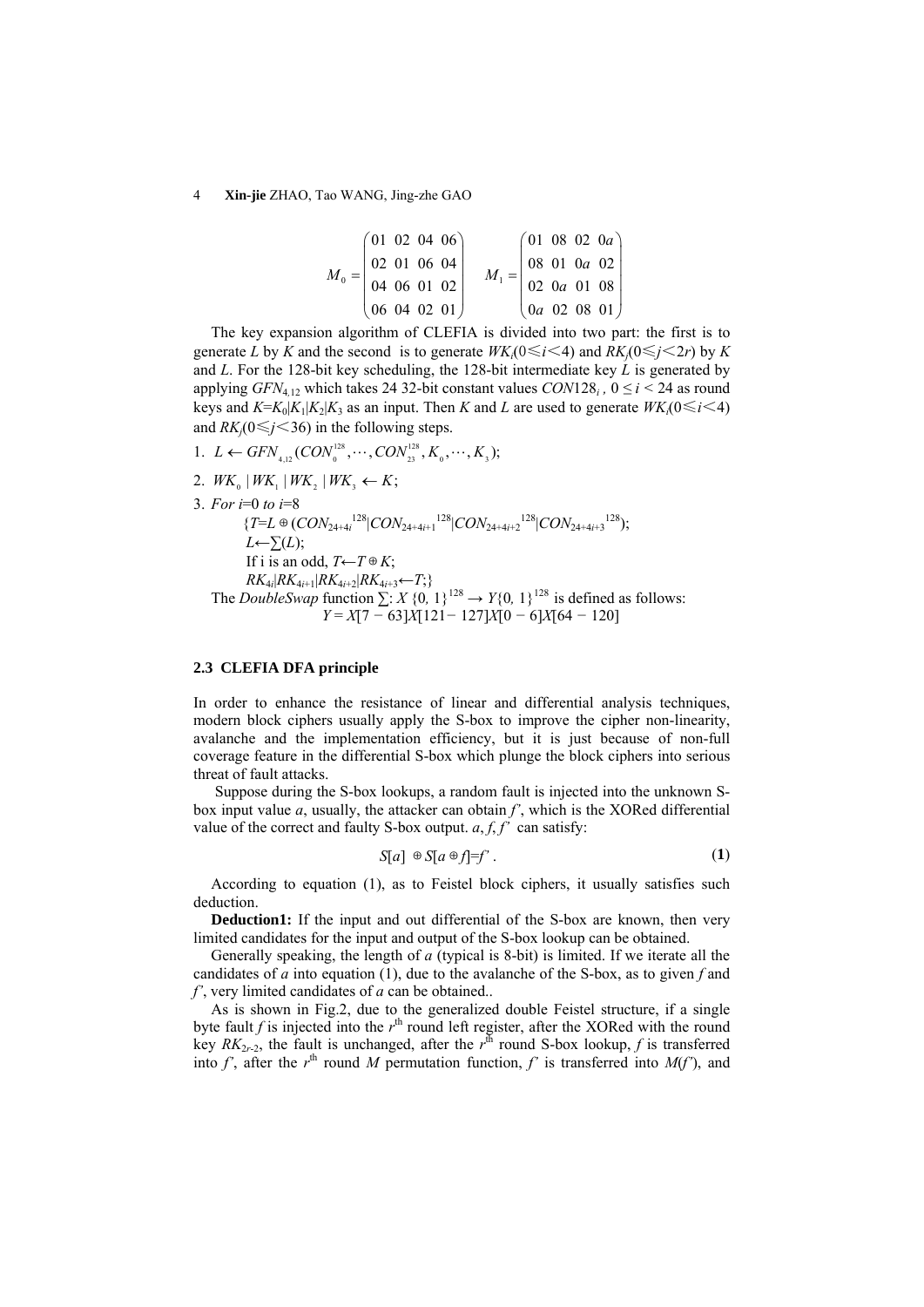finally the result is XORed with the two post-whitening keys to generate the ciphertext. Obviously, due to the Feistel structure, the  $r<sup>th</sup>$  round S-box input differential  $f'$  and  $M$  function output differential  $M(f')$  is known by the ciphertext differential. As the  $r<sup>th</sup>$  round S-box output differential  $f'$  can be computed by the  $M<sup>1</sup>$ function. According to Deduction 1, the  $r<sup>th</sup>$  round S-box input value  $(X_{r-1}^{0,i} \oplus RK_{2r-2}^{0,i})$ can be recovered, as  $X_{r-1}^{0,i} = C^{0,i}$ ,  $RK_{2r-2}^{i}$  can be recovered.



Fig. 2. The basic CLEFIA DFA model

Inducing more faults into  $X_{r-1}^0$ , the round key  $RX_{2r-2}$  can be obtained, inducing more faults into  $X_{r-1}^2$ , the round key  $RK_{2r-1}$  can be obtained. Then the attackers could decrypt the right ciphertext to obtain the input of the last round, which is the output of the penultimate round. They repeat the above procedure to recover more subkeys until the secret key is obtained by the key schedule. On the basis of the above procedure, the attackers must recover the pure subkeys before deducing the secret key in the previous DFA research.

The following Sections will present the specific DFA analysis on the  $r<sup>th</sup>$ ,  $r$ -1<sup>th</sup>,  $r$ -2<sup>th</sup> round of CLEFIA respectively.

# **3 DFA** on Fault in the  $r<sup>th</sup>$  CLEFIA round

None of the previous DFA attacks on CLEFIA has considered injecting faults into the  $r<sup>th</sup>$  round left register to analyze the round key. The fault model of this Section is to induce multiple byte faults in the  $r<sup>th</sup>$  round CLEFIA left register. We hold that, due to the broad fault width (at most 64-bit) and high round key recovery efficiency, it can be seen as the most powerful DFA attack to CLEFIA.

**Fault model:** Inject *m*, *n* (1≤ *m*,*n*≤ 4) random faults into  $X_{r-1}^0$ ,  $X_{r-1}^2$  respectively, the faulty bytes number, location and differential value is unknown. 1. Deduce *RK*34,*RK*<sup>35</sup>

Let's take CLEFIA-128 as an example. If we induce  $m(m=3)$ ,  $n(n=4)$  byte faults into  $X_{17}^0$ ,  $X_{17}^2$ , the fault propagation process is depicted in Fig.3.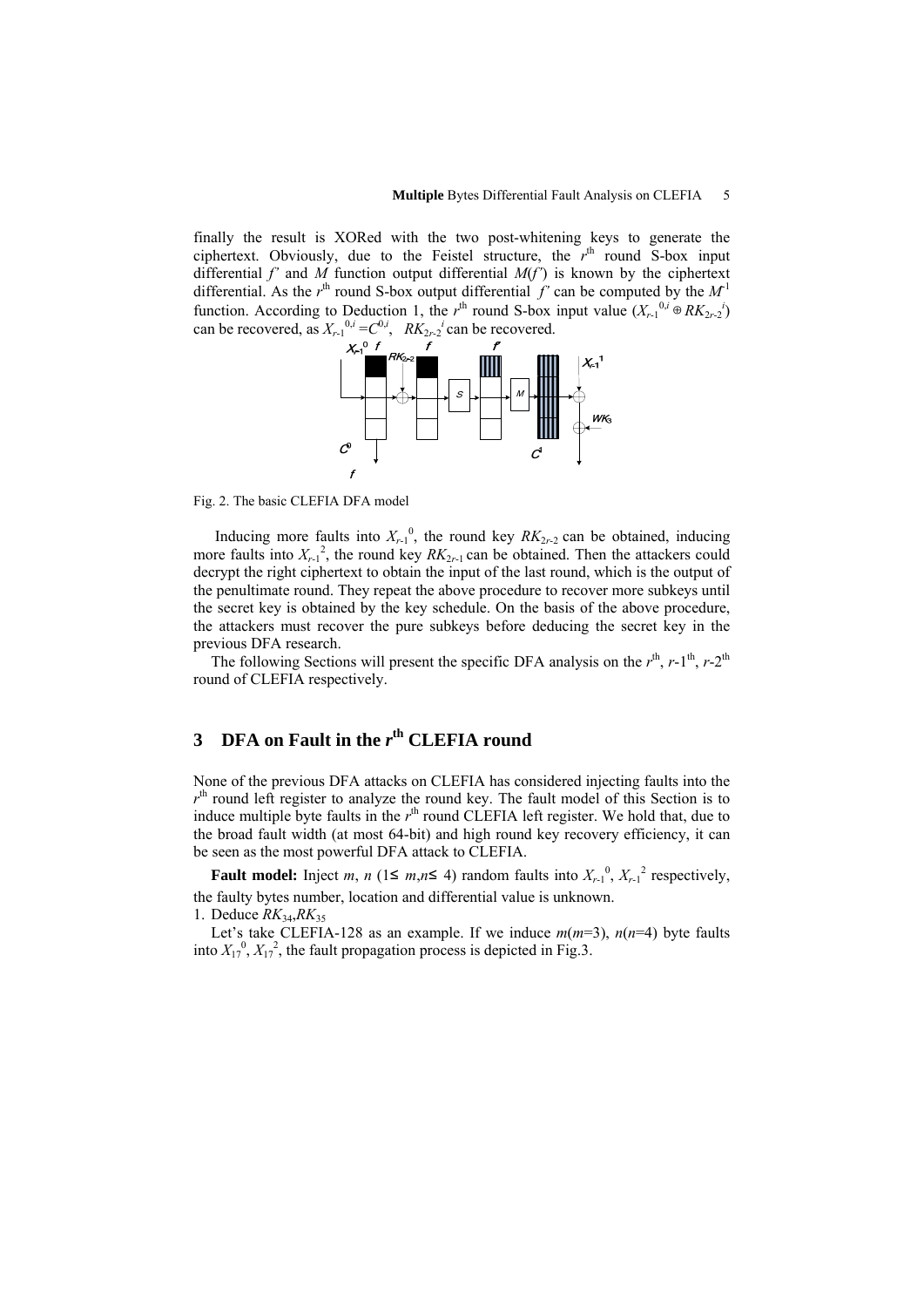6 **Xin-jie** ZHAO, Tao WANG, Jing-zhe GAO



**Fig. 3.** Fault propagation process of injecting faults into the  $r<sup>th</sup>$  CLEFIA round

The key recovery process is as follows: Step1: Deduce  $RK_{34}$ Step1.1: Deduce the 18<sup>th</sup> S-box input differential  $\Delta X_{17}^{0}$ <sup>0</sup> From Fig.3, it's easy to known that  $\Delta X_{17}^0$  is equal to  $\Delta C^0$ .

Step1.2: Deduce the 18<sup>th</sup> S-box output differential  $\Delta S_{17}^{0}$ .

From Fig.3, it's easy to known that $\Delta S_{17}^0$  is equal to  $M_0^{-1}(\Delta C^1)$ .

Step1.3: Deduce  $RK<sub>34</sub>$ 

 From Fig.3, combined the Deduction 1 of Section 2.3,we can recover limited candidates of  $RK_{34}^{0}$ ,  $RK_{34}^{1}$ ,  $RK_{34}^{3}$ . Repeat to inject random multiple fault into  $X_{17}^{0}$ and repeat Step1 to recover *RK*34.

Step2: Deduce  $RK_{35}$ 

Step2.1: Deduce the 18<sup>th</sup> S-box input differential  $\Delta X_{17}^2$ <sup>2</sup>

 $\Delta X_{17}^2$  is equal to  $\Delta C^2$ .

Step2.2: Deduce the 18<sup>th</sup> S-box output differential Δ*S*<sub>17</sub><sup>1</sup>

 $\Delta S_{17}$ <sup>1</sup> is equal to  $M_1^{-1}(\Delta C^3)$ .

Step2.3: Deduce  $RK_{35}$ 

Combing the Deduction 1 of Section 2.3, limited candidates of  $RK_{35}$  can be obtained, then injecting and analyzing more faults to obtain *RK*35.

2. Deduce  $RK_{32}$  ⊕  $WK_3$ ,  $RK_{33}$  ⊕  $WK_2$ 

Inject multiple byte faults into the 17<sup>th</sup> round left register  $X_{16}^0$ ,  $X_{16}^2$ , deduce the 17<sup>th</sup> round output differential by  $RK_{34}$ ,  $RK_{35}$  deduced before, then deduce the 17<sup>th</sup> round Sbox input and output differential  $\Delta X_{16}^0$ ,  $\Delta S_{16}^0$ , combined the Deduction 1 to obtain  $RK_{32} ⊕$ *WK*<sub>3</sub>, $RK_{33} ⊕$ *WK*<sub>2</sub>.

## 3. Deduce *RK*30、*RK*<sup>31</sup>

Inject multiple byte faults into the 16<sup>th</sup> round left register  $X_{15}^0, X_{15}^2$ , deduce the 16<sup>th</sup> round S-box input and output differential  $\Delta X_{15}^0$ ,  $\Delta S_{15}^0$ , combined the Deduction 1 to obtain *RK*30, *RK*31.

4. Deduce and verify *K*

Combing the key reverse techniques, the input  $L$  value of the  $9<sup>th</sup>$  iteration in CLEFIA schedule can be obtained, and by applying the inverse of the Doubleswap and the  $GFN^1_{4,12}$  function, *K* can be obtained. The last 4 round keys generating procedure, the DFA results above, and the specific key reverse procedure are depicted in Fig.4 (a), $(b)$ , $(c)$  respectively.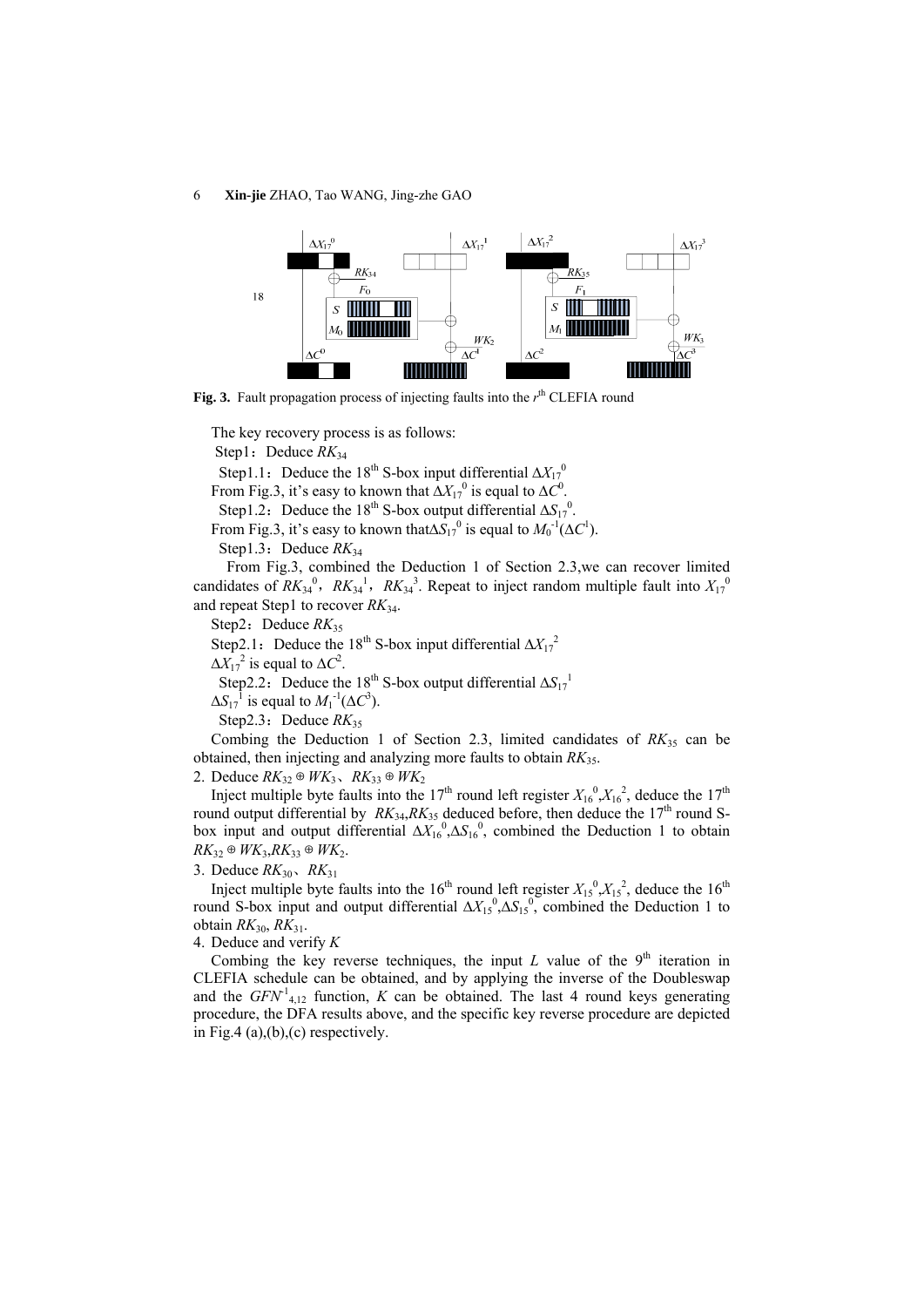

#### **Multiple** Bytes Differential Fault Analysis on CLEFIA 7

**Fig. 4.** CLEFIA-128 key deduce procedure

# **4 DFA** on Fault in the *r*-1<sup>th</sup> CLEFIA round

#### **4.1 Related Work**

In the previous DFA attacks on CLEFIA, only Chen et al.[[14\]](#page-14-4) proposed the DFA attack on CLEFIA by injecting one byte fault in the  $r-1<sup>th</sup>$  round left register to recover 4 bytes of the  $r<sup>th</sup>$  round key.

Their fault model is: Inject single byte random faults into the  $r-1$ <sup>th</sup> round left register  $X_{r-2}^0$ ,  $X_{r-2}^2$  respectively, the faulty byte location and value is unknown.

Fig. 5(a) depicts the fault propagation of injecting one byte fault into  $X_{16}^{0}$  in [[14\]](#page-14-4). After analyzing the ciphertext differential, the18th round input and output differential can be obtained, using the Deduction 1 in Section 2.3 to obtain *RK*34, and then analyze faults injected in  $X_{16}^{\text{2}}$  to deduce  $RK_{35}$ . Repeat the same methods by inject faults into the 16th and 15th round to deduce  $RK_{32} \oplus WK_{3}$ ,  $RK_{33} \oplus WK_{2}$ ,  $RK_{30}$ ,  $RK_{31}$ , then combined the key schedule to recover the CLEFIA-128 initial key.

## **4.2 Improved Multiple Bytes DFA atgtack**

The fault model of [\[14](#page-14-4)] was based on single byte fault, it made full analysis on the faults propagated in the  $r<sup>th</sup>$  round, but missed the analysis of the single byte fault to deduce one byte of the  $r-1$ <sup>th</sup> round key in the  $r-1$ <sup>th</sup> round.

- In this Section, we make an improved attack based on [\[14\]](#page-14-4) as follows:
- 1. Broaden the fault width by injecting multiple byte faults into  $X_{r-2}$ <sup>*i*</sup> in the *r*-1<sup>th</sup> round
- 2. Make full use of the  $r<sup>th</sup>$  and  $r<sup>-1</sup>$ <sup>th</sup> round fault to analyze the last two round keys. The specific fault model and analysis method is shown as follows: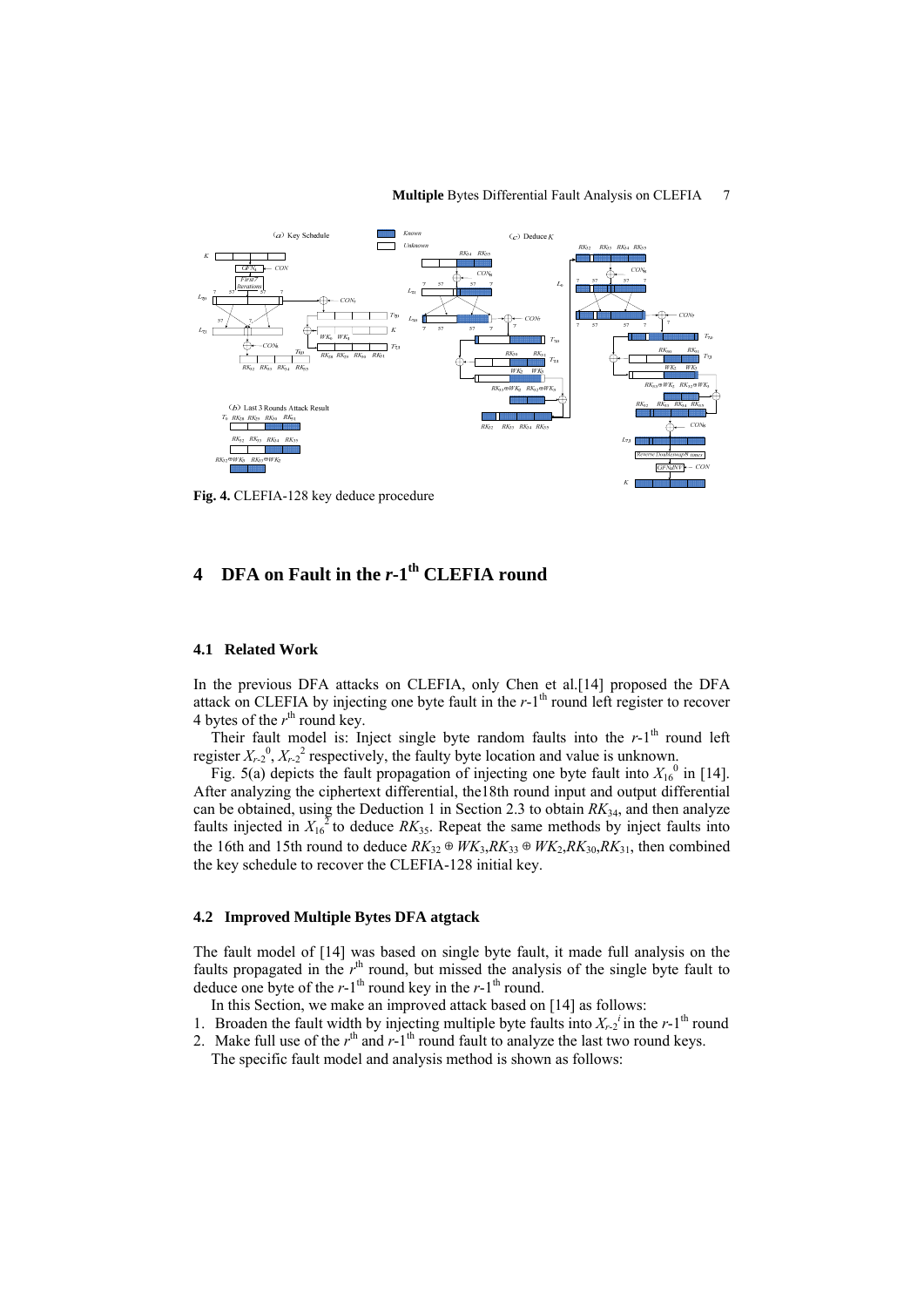**Fault model:** Inject *m*, *n* (1≤ *m*,*n*≤ 4) random faults into the *r*-1<sup>th</sup> round left register  $X_{r-2}^0$ ,  $X_{r-2}^2$  respectively, the faulty bytes number, location and differential value is unknown.

Let's also take CLEFIA-128 as an example. If we induce *m* (*m*=1,4) byte faults into  $X_{16}^0$ , the fault propagation process is depicted in Fig.5. The key analysis procedure is as follows:



#### 1. Deduce  $RK_{34}$

The ciphertext differential  $\Delta C^0$  is the 18<sup>th</sup> round left S-box input differential, and  $M_0^{-1}(\Delta C^1)$  is the 18<sup>th</sup> round left S-box output differential, combined the Deduction 1 to deduce *RK*34.

## 2. Deduce  $RK_3$ <sup>⊕</sup>  $WK_3$

The ciphertext differential  $\Delta C^3$  is the 17<sup>th</sup> round left S-box input differential, and  $M_0^{-1}(\Delta C^0)$  is the 17<sup>th</sup> round left S-box output differential, combined the Deduction 1 to deduce  $RK_{32} ⊕ WK_3$ .

## 3. Deduce  $RK_{35}$ ,  $RK_{33}$  ⊕  $WK_2$

Inject multiple byte faults into  $X_{16}^2$ ,  $\Delta C^2$ ,  $M_1^{-1}(\Delta C^3)$  are the 18<sup>th</sup> round right S-box input and output differential, then  $RK_{35}$  can be deduced.  $\Delta C^1$ ,  $M_1^{-1}(\Delta C^2)$  are the 17<sup>th</sup> round right S-box input and output differential, and then  $RK_{33} \oplus WK_2$  can be deduced.

## 4. Deduce *RK*30、*RK*<sup>31</sup>

Inject multiple byte faults into  $X_{14}^2$ , using  $RK_{30}$ , $RK_{31}$ , $RK_{32} \oplus WK_3$ , $RK_{33} \oplus WK_2$  to computer the  $16<sup>th</sup>$  round output differential, then combined the Deduction 1 to deduce *RK*30,*RK*31.

5. Deduce and verify *K*

According to CLEFIA key recovery technique of Section 3 to obtain and verify *K*.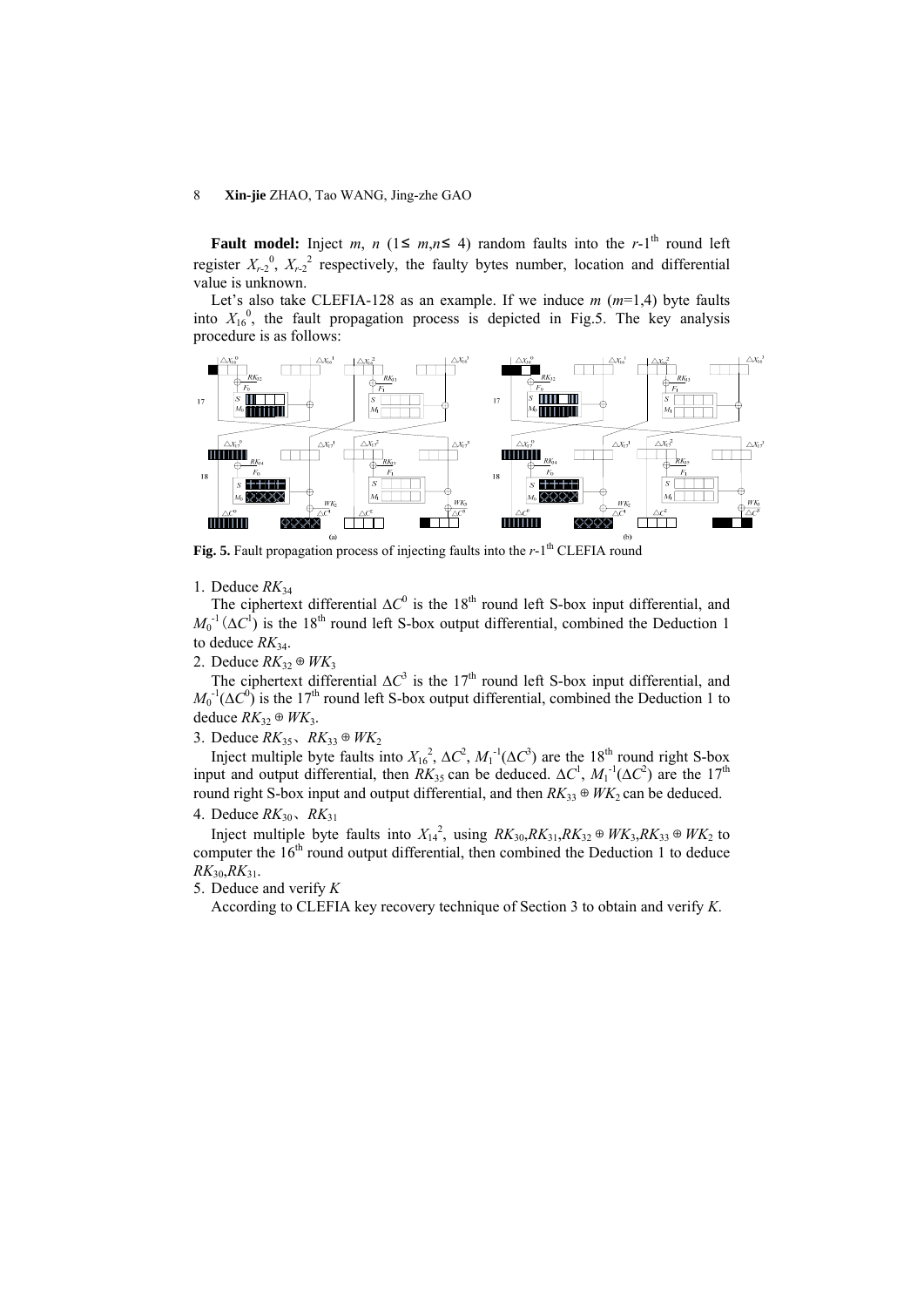# 5 **DFA** on Fault in the *r*-2<sup>th</sup> CLEFIA round

### **5.1 Related Work**

In the previous DFA attacks on CLEFIA, only Junko et al.[\[15\]](#page-14-5) proposed the DFA attack on CLEFIA by injecting 4 byte faults in the  $r-2<sup>th</sup>$  round left register to recover last 3 rounds key.

Their fault model is: Inject 4 byte random faults into the  $r-2<sup>th</sup>$  round left register  $X_r$ .  $\frac{1}{3}$ <sup>0</sup>,  $X_{r-3}$ <sup>2</sup> respectively, the faulty bytes value is unknown.

Fig. 6(a) depicts the fault propagation of injecting 4 byte faults into  $X_{15}^0$  in [[15\]](#page-14-5). The specific analysis procedure is as follows:

- 1. Inject 4 byte faults into  $X_{15}^0$ , analyze the ciphertext differential to obtain the 18<sup>th</sup> round left S-box input and output differential, then deduce *RK*34.
- 2. Inject 4 byte faults into  $X_{15}^2$ , analyze the ciphertext differential to obtain the 18<sup>th</sup> round right S-box input and output differential, then deduce *RK*35.
- 3. Compute the  $17<sup>th</sup>$  round left S-box input and output differential by  $RK_{35}$  analyzed in step 2 to deduce  $RK_{32} \oplus WK_3$ .
- 4. Compute the  $17<sup>th</sup>$  round right S-box input and output differential by  $RK_{34}$  analyzed in step 1 to deduce  $RK_{33}$  ⊕  $WK_2$ .
- 5. Compute the  $16<sup>th</sup>$  round left S-box input and output differential by the round key analyzed in step 1,2,4 to deduce  $RK_{30}$ .
- 6. Compute the  $16<sup>th</sup>$  round right S-box input and output differential by the round key analyzed in step 1,2,3 to deduce  $RK_{31}$ .
- 7. Deduce and verify *K*

#### **5.2 Improved Multiple Bytes DFA attack**

The fault model of [[15\]](#page-14-5) was based on injecting 4 byte faults into the *r*-2 round left registers  $X_{r-3}^0$  and  $X_{r-3}^0$ , it's a strictly 4 byte faults model, and more importantly, it has the defects of difficult to identify the ideal faulty ciphertexts.

- In this Section, we make an improved attack based on [\[15\]](#page-14-5) as follows:
- 1. Loose the fault width condition by injecting 1-4 byte faults into  $X_{r-3}^0$  and  $X_{r-3}^2$ .
- 2. Improve the identification of ideal faulty ciphertexts.
- 3. Attack in [[15\]](#page-14-5) is a special case of our attack when the fault byte number is 4. The specific fault model and analysis method is shown as follows:

**Fault model:** Inject *m*,  $n$  (1≤ *m*, $n$ ≤ 4) random faults into the *r*-2<sup>th</sup> round left register  $X_{r-3}$ <sup>0</sup>,  $X_{r-3}$ <sup>2</sup> respectively, the faulty bytes number, location and differential value is unknown.

If we induce *m* ( $m=4,3$ ) byte faults into  $X_{15}^0$ , the fault propagation process is depicted in Fig.6. The key analysis procedure is as follows: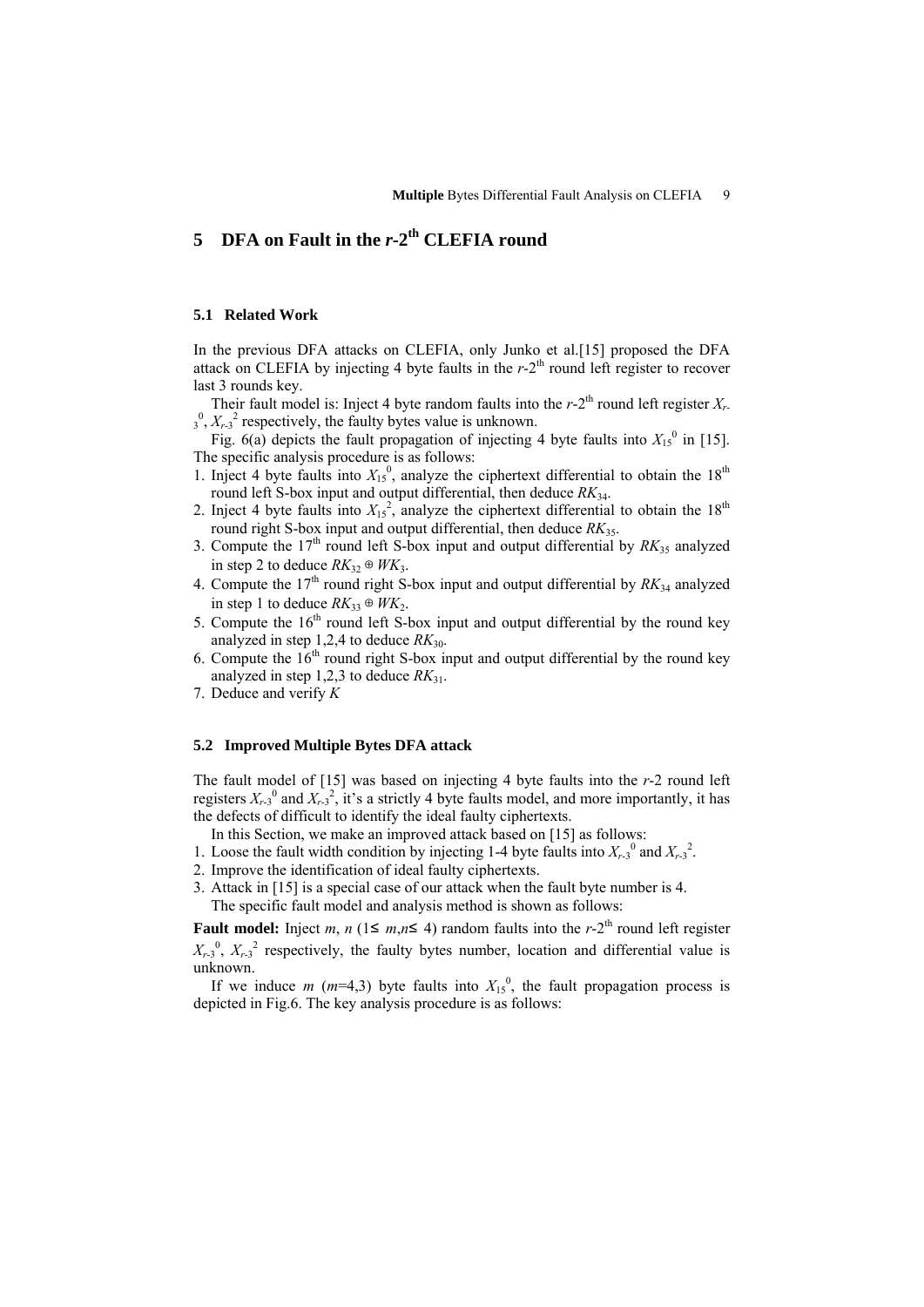

**Fig. 6.** Fault propagation process of injecting faults into the *r*-2<sup>th</sup> CLEFIA round

1. Deduce  $RK_{34}$ 

Inject multiple byte faults into  $X_{15}^0$ ,  $RK_{34}$  can be deduced after analyzing the 18<sup>th</sup> round left S-box input and out differential  $\Delta C^0$  and  $M_0^{-1}(\Delta C^1)$ .

2. Deduce *RK*<sup>35</sup>

Inject multiple byte faults into  $X_{15}^2$ ,  $RK_{35}$  can be deduced after analyzing the 18<sup>th</sup> round right S-box input and out differential  $\Delta C^2$  and  $M_0^{-1}(\Delta C^3)$ .

3. Deduce *RK*32⊕*WK*<sup>3</sup>

The 17<sup>th</sup> round left S-box output differential is  $M_0^{-1}(\Delta C^0)$ , combined ciphertext and *RK*<sub>35</sub> candidates, the 17<sup>th</sup> round left S-box input differential  $\Delta X_{16}^0$  can be deduced by

$$
\Delta X_{16}^0 = F_1(C^2, R K_{35}) \oplus F_1(C^{2^*}, R K_{35}) \oplus \Delta C^3 . \tag{2}
$$

4. Deduce  $RK_{33}$  ⊕  $WK_2$ 

The 17<sup>th</sup> round right S-box output differential is  $M_1^{-1}(\Delta C^2)$ , combined ciphertext and *RK*<sub>34</sub> candidates, the 17<sup>th</sup> round right S-box input differential  $\Delta X_{16}^2$  can be deduced by

$$
\Delta X_{16}^2 = F_0(C^0, R K_{34}) \oplus F_0(C^{0*}, R K_{34}) \oplus \Delta C^1 . \tag{3}
$$

5. Deduce  $RK_{30}$ 

The 16<sup>th</sup> round left S-box input differential is  $\Delta C^2$ , combined ciphertext and *RK*<sub>35</sub> candidates, the 16<sup>th</sup> round left S-box output differential  $\Delta S_{16}^0$  can be deduced by

$$
\Delta S_{16}{}^{0} = M_0{}^{-1} (\Delta X_{16}{}^{0}) = M_0{}^{-1} (F_1 (C^2, R K_{35}) \oplus F_1 (C^{2*}, R K_{35}) \oplus \Delta C^3)
$$
 (4)

Combing the Deduction 1, the 16<sup>th</sup> round left S-box input value  $X_{15}^0 \oplus RK_{30}$  can be deduced. In order to deduce  $RK_{30}$ , we should first compute  $X_{15}^0$ ,  $X_{15}^0$  can be deduced by

$$
X_{15}^{\ 0} = X_{16}^{\ 3} = C^2 \oplus F_1(F_0(C^0, R K_{34}) \oplus C^1 \oplus W K_2, R K_{33})
$$
\n
$$
\tag{5}
$$

As the 17<sup>th</sup> round right S-box input value  $F_0(C^0, R K_{34}) \oplus C^1 \oplus W K_2 \oplus R K_{33}$  is known, according to equation(5),  $X_{15}^0$  can be deduced, and then  $RK_{30}$  can be obtained. 6. Deduce  $RK_{31}$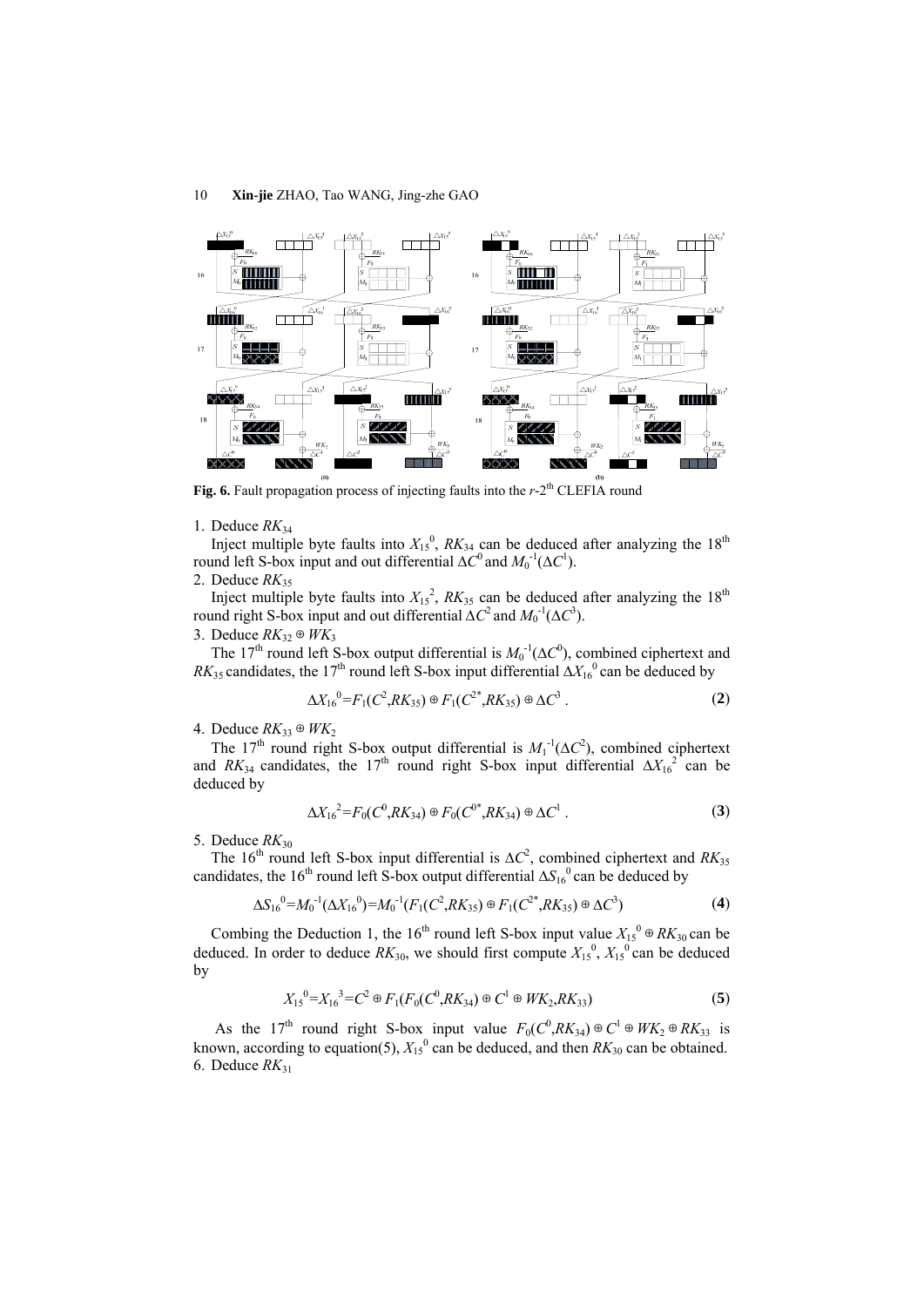The 16<sup>th</sup> round right S-box input differential is  $\Delta C^0$ , combined ciphertext and *RK*<sub>34</sub> candidates, the 16<sup>th</sup> round right S-box output differential ∆*S*<sub>16</sub><sup>2</sup> can be deduced by

$$
\Delta S_{16}^2 = M_1^{-1} (\Delta X_{16}^2) = M_1^{-1} (F_0 (C^0, R K_{34}) \oplus F_0 (C^{0*}, R K_{34}) \oplus \Delta C^1)
$$
 (6)

Combing the Deduction 1, the 16<sup>th</sup> round right S-box input value  $X_{15}^2 \oplus R K_{31}$  can be deduced. In order to deduce  $RK_{31}$ , we should first compute  $X_{15}^2$ ,  $X_{15}^2$  can be deduced by

$$
X_{15}^2 = X_{16}^1 = C^0 \oplus F_0(F_1(C^2, RK_{35}) \oplus C^3 \oplus WK_{3}, RK_{32})
$$
\n<sup>(7)</sup>

As the 17<sup>th</sup> round left S-box input value  $F_1(C^2, R K_{35}) \oplus C^3 \oplus W K_3 \oplus R K_{32}$  is known, according to equation(7),  $X_{15}^2$  can be deduced, and then  $RK_{31}$  can be obtained. 7. Deduce and verify *K*

According to CLEFIA key recovery technique of Section 3 to obtain and verify *K*.

## **6 Complexity Analysis and Experimental Results**

#### **6.1 Complexity Analysis**

Suppose single byte fault is injected into the CLEFIA-128 last round, as is shown in Fig.2. Then the fault analysis should satisfy

$$
S[C^0 \oplus k] \oplus S[C^0 \oplus k \oplus f] = f' \tag{8}
$$

If we input every possible candidates of  $C^0 \oplus k$ ,  $f(f \neq 0x00)$ ,  $f'$  into equation (8), the key DFA analysis efficiency of the two CLEFIA S-box *S*0, *S*1 are shown in Table 1 and Table 2.

| $k$ count | frequency | probability | variance |
|-----------|-----------|-------------|----------|
| 2         | 9984512   | 0.5975      | 1.1950   |
| 4         | 5157888   | 0.3086      | 1.2344   |
| 6         | 1302528   | 0.0779      | 0.4674   |
| 8         | 243712    | 0.0146      | 0.1168   |

Table 1. CLEFIA key DFA analysis efficiency by  $S_0$ 

**Table 2.** CLEFIA key DFA analysis efficiency by *S*<sup>1</sup>

| $k$ count | frequency               | probability | variance          |
|-----------|-------------------------|-------------|-------------------|
|           | 16450560                | 0.9844      | 1.9688            |
| 4         | 261120                  | 0.0156      | 0.0624            |
| total     | $16711680=(2^{24}-256)$ |             | $2.0312=2^{1.02}$ |

10 23040 0.0014 0.0140 total  $16711680=(2^{24}-256)$  1  $3.0276=2^{1.60}$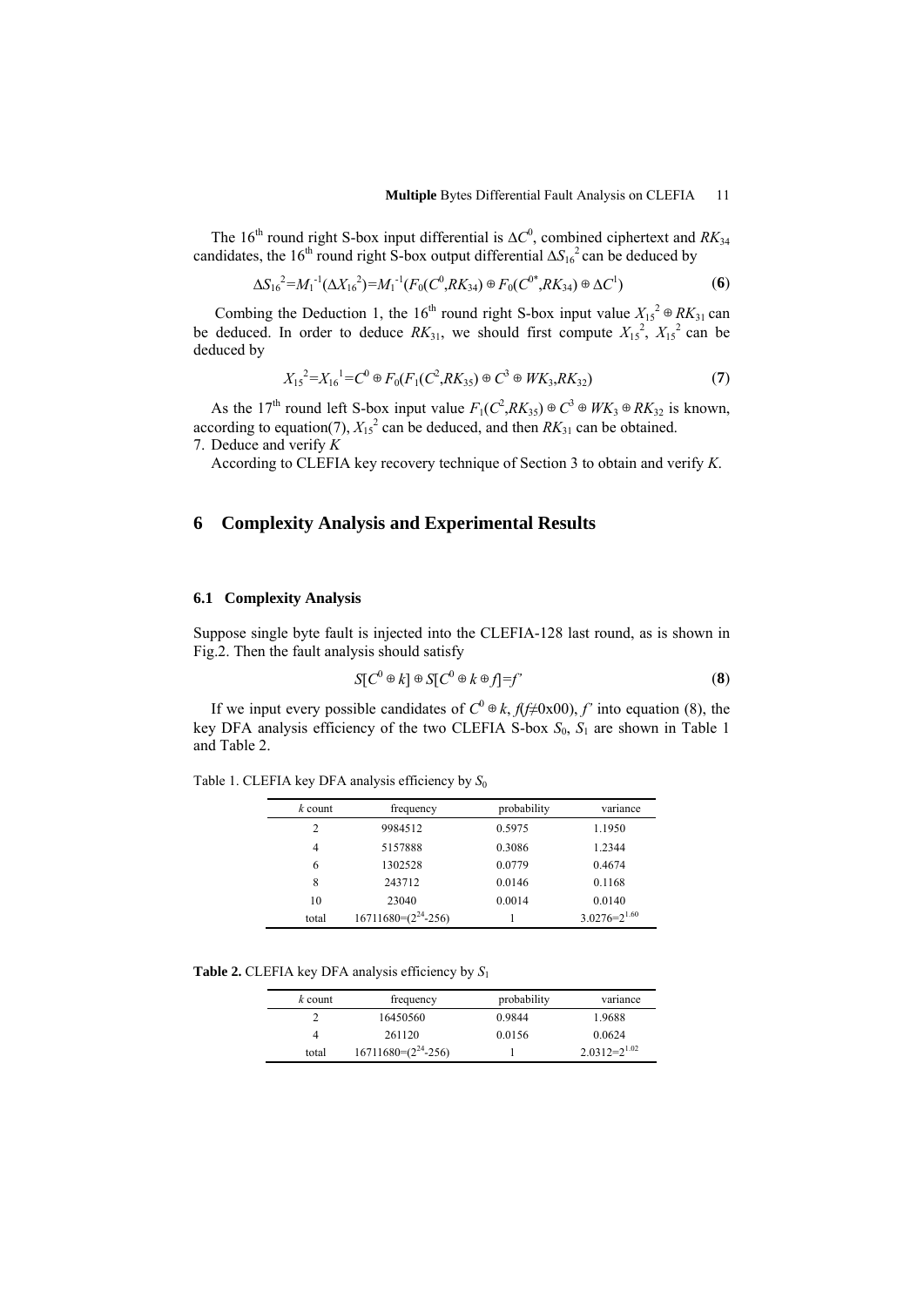According to the analysis of Table 1 and Table 2, after the fault injecting and analysis of the same byte for two times, the unique key byte recovery probability is over 98.8%, but attack in [[14\]](#page-14-4) insists that 3 times same location faulty bytes are needed to obtain the correct key byte. And if full 4 byte of  $X_{17}^0$  or  $X_{17}^2$  has been injected faults, the key search space of  $RK_{34}$  or  $RK_{35}$  should be reduced from  $2^{32}$  to  $37.8=2^{5.24}$ , but attack in [15](#page-14-5) insists that it should be  $27.1=2^{4.76}$ , our analysis theory can be verified through simulation experiment in Section 6.2.

In the DFA analysis of Section3, if 8 bytes faults are injected into  $X_{17}^0$  or  $X_{17}^2$  by one time, it can reduce the key search space of  $RK_{34}$ ,  $RK_{35}$  from  $2^{64}$  to  $2^{10.48}$ . Two times 8 byte faults can obtain  $RK_{34}$ ,  $RK_{35}$ , after injecting 8 byte faults into the 17<sup>th</sup> and 16<sup>th</sup> round, through analysis of Section 3, totally 5-6 times faults are enough to obtain CLEFIA-128 key.

In the DFA analysis of Section 4, if we inject 4 byte faults into  $X_{16}^0$  and  $X_{16}^2$  for 2 times,  $RK_{34}$ , $RK_{35}$ , $RK_{32}$  ⊕  $WK_{3}$ , $RK_{33}$  ⊕  $WK_{2}$  can be deduced. Then we inject 4 byte fault into  $X_{14}^0$  and  $X_{14}^2$  for one time,  $RK_{30}$ ,  $RK_{31}$  key search space can be reduced to  $2^{10.48}$ , two times are enough to obtain  $RK_{30}$ ,  $RK_{31}$  directly, so totally 6-8 times faults are enough to obtain CLEIA-128 key.

In the DFA analysis of Section 5, if we inject 4 byte faults into  $X_{15}^0$  and  $X_{15}^2$ , totally 2 faults are enough to reduce the CLEFIA-128 key search space to  $2^{19}$ .

#### **6.2 Experimental Results**

We have implemented simulations of all the attacks given in this paper. The simulations are written in Visual  $C++6.0$  on Windows XP. Our simulations run on a personal computer (Athlon 64-bit 3000+ 1.81 GHz CPU and 1GB RAM) and successfully extract the CLEFIA-128/192/256 key.

As we know from Table 1 and Table 2, due to the DFA analysis of *RK*34(2 times Sbox lookup for  $S_0$  and  $S_1$ ), one time 4 byte fault analysis can reduce the  $RK_{34}$ searching space from  $2^{32}$  to 3.0276\*3.0276\*2.0312\*2.0312=37.82. We have done 20 sets of statistics to compute the  $RK_{34}$  candidates' number, every set has been done 2000 times of repeat DFA attacks, finally get the average *RK*34 candidates' number, as is depicted in Fig.7. It's clear to see that the experimental result (average number is 37.78) is almost the same as the theoretical value (average number is 37.82), which also verified the correctness of the analysis in Section 6.1 and proved that the analysis of 27.1= $2^{4.76}$  in [15](#page-14-5) has some deviations.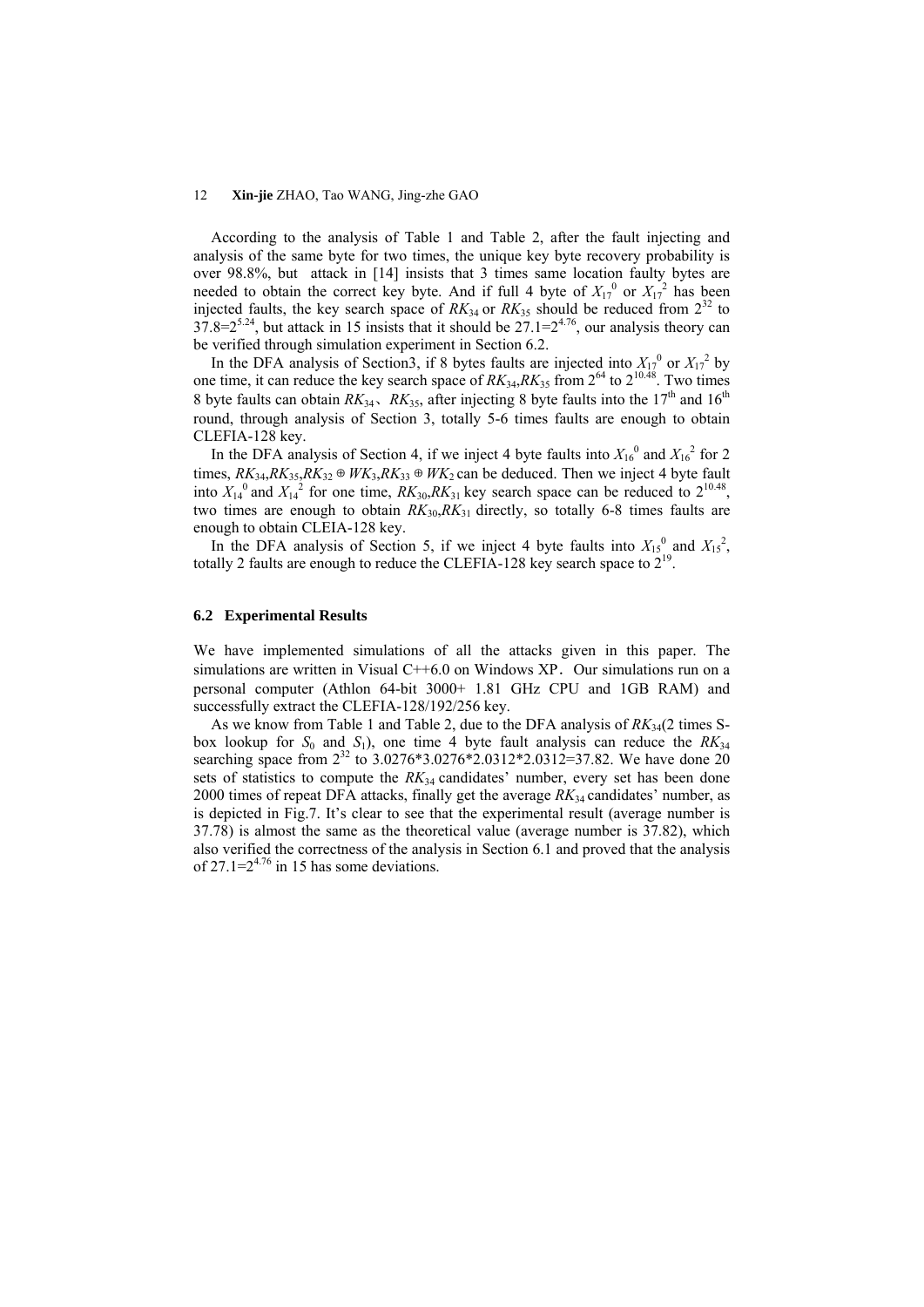

**Fig. 7.** Statistics of 20 sets for 2000 sample's average 4 byte faults in *X*17 and *RK*<sup>34</sup> candidates' number

The DFA attack result of the recent years is shown in Table 3. It's clear to see that CLEFIA is quite vulnerable to multiple byte fault attacks and the key analysis efficiency is also quite high.

**Table 3.** Summary of CLEFIA-128 DFA attack results

| Attack    | fault type  | fault location                                                                          | sample       |
|-----------|-------------|-----------------------------------------------------------------------------------------|--------------|
| [14]      | single byte | $X_{17}^{0}$ ; $X_{17}^{2}$ ; $X_{16}^{0}$ ; $X_{16}^{2}$ ; $X_{15}^{0}$ ; $X_{15}^{2}$ | 18           |
| [15]      | 4 bytes     | $X_1$ <sup>5</sup> ; $X_1$ <sup>2</sup>                                                 |              |
| Section 3 | 1-8 bytes   | $X_{17}^0, X_{17}^2, X_{16}^0, X_{16}^2, X_{15}^0, X_{15}^2$                            | at least 5-6 |
| Section 4 | 1-4 faults  | $X_1^0$ ; $X_1^2$ ; $X_1^0$ ; $X_1^2$                                                   | at least 6-8 |
| Section 5 | 1-4 faults  | $X_1e^{0}$ $X_1e^{2}$                                                                   | at least 2   |

Compared with previous attacks, the attacks in this work have the following features:

- 1. The fault model of the Section 3 is the most loosely one, can as widely as 8 byte faults, and can analysis the two related round keys, while attack in r[[14\]](#page-14-4) and [\[15](#page-14-5)] can not, the least fault number is also quite low, 3 faulty ciphertexts can reduce the CLEFIA-key search space down to  $2^{31}$
- 2. The fault model of Section 4 has extended the fault model of [\[14](#page-14-4)], instead injecting single byte fault in the  $r$ -1<sup>th</sup> round left register  $X_{r-2}$ <sup>*i*</sup>, we inject multiple byte faults into the  $r$ -1<sup>th</sup> round left register  $X_{r-2}$ <sup>*i*</sup>, also point out that [\[14](#page-14-4)] didn't make full use the fault and missed the analysis of the single byte fault in the r-1 round, and we give the specific analysis method to make full use of the faults; Section 6.1 has made the analysis of the single byte fault analysis efficiency, we point out that 2 times of the same location single byte fault can obtain unique related key byte at 98.8% probabilities, while attack in [\[14](#page-14-4)] insists that 3 times single byte faults are enough to obtain the unique related key byte.
- 3. The fault model of Section 5 has extended the fault model of [15,](#page-14-5) first we loose the fault width, instead of injecting 4 byte faults into  $X_{r-3}$ <sup>i</sup>, we inject 1-4 byte faults into  $X_{r-3}$ <sup>*i*</sup>, the fault model of [15](#page-14-5) is the special case when the fault width is 4 bytes,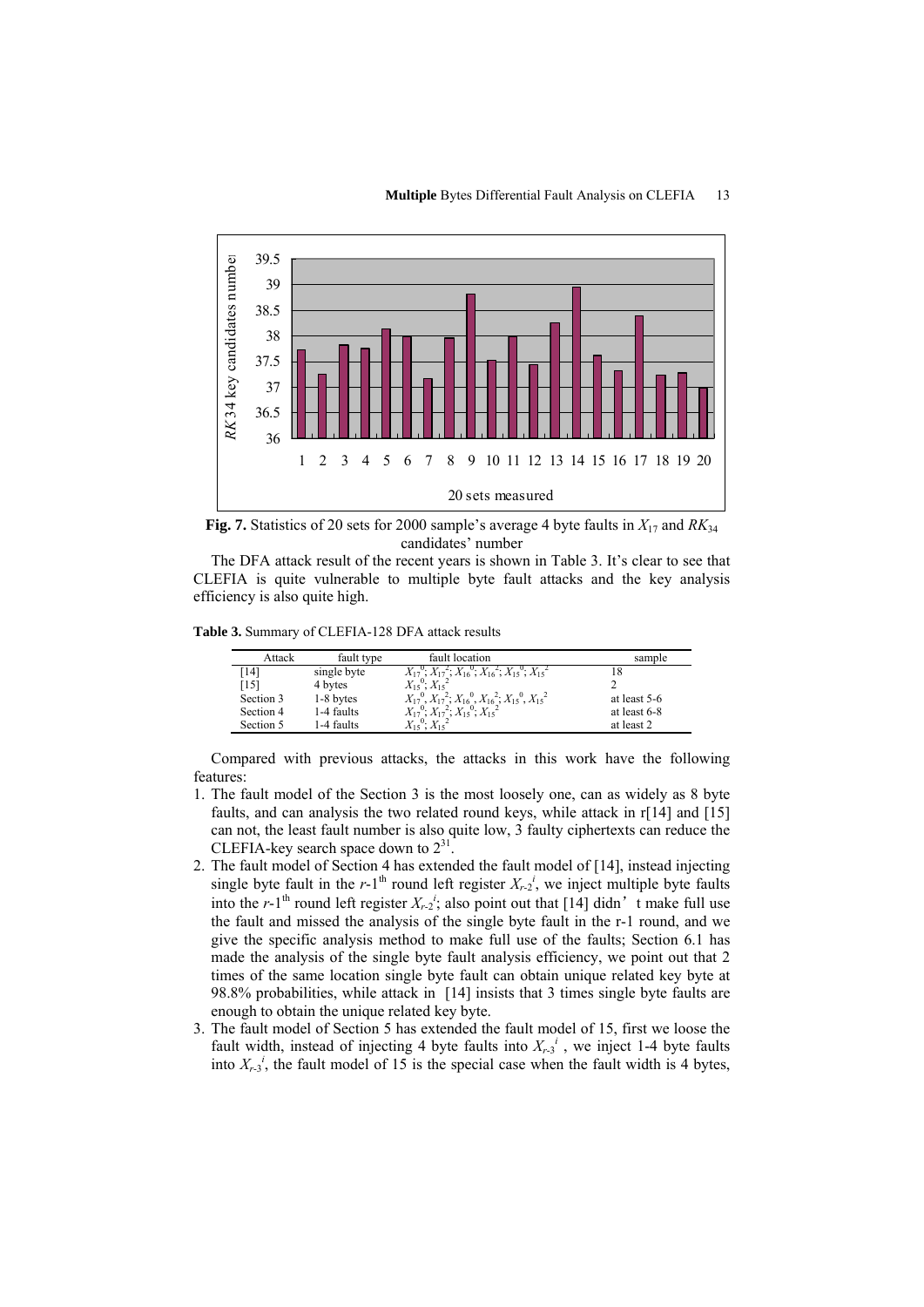attack in [15](#page-14-5) has the defects of difficult to identify the ideal ciphertexts, while our fault model can improve the fault identification at certain level.

# **7 Conclusion**

In this study we have analyzed the multiple byte faults DFA methods against CLEFIA block cipher, and displayed the complexity analysis and experimental results. Experimental results demonstrate that: due to its Feistel structure and differential Sbox features, CLEFIA is quite weak for multiple byte faults attacks, so implementing CLEFIA should be done with great care and private countermeasures should be incorporated. The DFA analysis in this paper can provide some ideas on multiple byte faults DFA analysis on other Feistel structure block ciphers. Following works should be done in the future: the first is to research on the DFA attack on the CLEFIA key schedule; the second is to examine the strength of CLEFIA against hardware fault attacks; the third is to search the countermeasures of DFA attacks against CLEFIA.

### **Acknowledgements**

The authors would like to thank the anonymous reviewers for many helpful comments and suggestions. The research presented in this paper was supported by National Natural Science Foundation of China (Grant No. 60772082) and the Natural Science Foundation of Hebei Province. China (Grant No. 08M010).

## **References**

- <span id="page-13-0"></span>1. D.Boneh, R.A.DeMillo, R.J.Lipton. On the Importance of Checking Cryptographic Protocols for Faults[J]. Lecture Notes in Computer Science, vol.1233.1997:37-51. (1997)
- <span id="page-13-1"></span>2. E.biham, A.Shamir. Differential Fault Analysis of Secret Key Cryptosystems[J].Lecture Notes in Computer Science,vol.1294.1997:512-525. (1997)
- 3. Biehl, I., Meyer, B., Muller, V. Differential fault analysis on elliptic curve cryptosystems. In: Bellare, M. (ed.) CRYPTO 2000. LNCS, vol. 1880, pp. 131–146. Springer, Heidelberg. (2000)
- <span id="page-13-2"></span>4. Hemme, L.: A differential fault attack against early rounds of (Triple-) DES. In: Joye, M., Quisquater, J.-J. (eds.) CHES 2004. LNCS, vol. 3156, pp. 254–267. Springer, Heidelberg. (2004)
- <span id="page-13-3"></span>5. Blomer, J., Seifert, J.P.: Fault based cryptanalysis of the Advanced Encryption Standard (AES). In: Wright, R.N. (ed.) FC 2003. LNCS, vol. 2742, pp. 162–181. Springer, Heidelberg.
- 6. Piret, G., Quisquater, J.J. A Differential Fault Attack Technique against SPN Structures, with Application to the AES and Khazad. In: Walter, C.D., Koç, Ç.K., Paar, C. (eds.) CHES 2003. LNCS, vol. 2779, pp. 77–88. Springer, Heidelberg. (2003)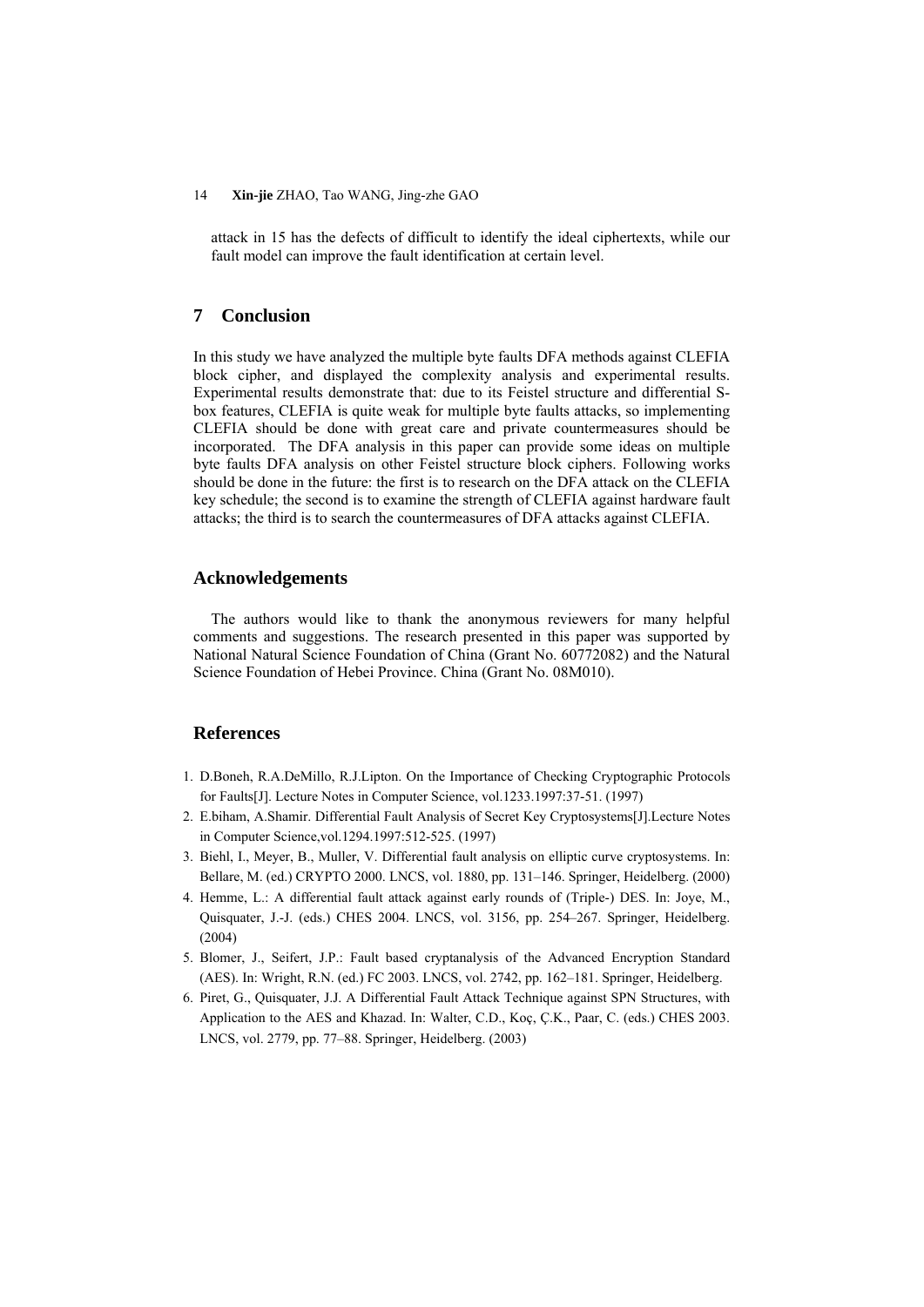- 7. Debdeep Mukhopadhyay. An Improved Fault Based Attack of the Advanced Encryption Standard. In: B. Preneel (eds.) AFRICACRYPT 2009, LNCS 5580, pp. 421–434. (2009)
- 8. Michael Tunstall, Debdeep Mukhopadhyay. Differential Fault Analysis of the Advanced Encryption Standard using a single Fault. Cryptology ePrint Archive, [http://eprint.iacr.org/2009/575.](http://eprint.iacr.org/2009/575)(2009)
- <span id="page-14-0"></span>9. Dhiman Saha, Debdeep Mukhopadhyay, Dipanwita RoyChowdhury. A Diagonal Fault Attack on the Advanced Encryption Standard. Cryptology ePrint Archive, [http://eprint.iacr.org/2009/581.](http://eprint.iacr.org/2009/581)(2009)
- <span id="page-14-1"></span>10. Yongbin ZHOU, Wengling WU, Nannan XU, Dengguo FENG. Differential Fault Attack on Camellia. Chinese Journal of Electronics, Vol.18, No.1, pp. 13–19. (2009)
- 11. Xin-jie ZHAO, Tao WANG. An Improved Differential Fault Attack on Camellia. Cryptology ePrint Archive, [http://eprint.iacr.org/2009/585.](http://eprint.iacr.org/2009/585) (2009)
- <span id="page-14-2"></span>12. Xin-jie ZHAO, Tao WANG. Further Improved Differential Fault Attacks on Camellia by Exploring Fault Width and Depth. Cryptology ePrint Archive, [http://eprint.iacr.org/2010/026](http://eprint.iacr.org/2010/585). (2010)
- <span id="page-14-3"></span>13. Wei LI, Dawu GU, Juanru LI . Differential fault analysis on the ARIA algorithm. Information Sciences. Elsevier Inc. pp.3727–3737.(2008)
- <span id="page-14-4"></span>14. Hua CHEN, Wenling WU, and Dengguo FENG. Differential Fault Analysis on CLEFIA. In S. Qing, H. Imai, and G. Wang (Eds.): ICICS 2007, LNCS 4861, pp. 284–295. Springer Heidelberg. (2007)
- <span id="page-14-5"></span>15. Junko Takahashi and ToshinoriFukunaga. Improved Differential Fault Analysis on CLEFIA. Proceedings of the 2008 5th Workshop on Fault Diagnosis and Tolerance in Cryptography, FDTC, IEEE Computer Society, pp 25-34. (2008)
- <span id="page-14-6"></span>16. Lei ZHANG, Wenling WU, Differential Fault Analysis on SMS4. Chinese Journal of Computers, Vol.29, No.9, pp. 1596–1602. ( 2006)
- 17. Wei LI, Dawu GU. An improved method of differential fault analysis on the SMS4 cryptosystem[A]. The First International Symposium on Data, Privacy, and E-Commerce-ISDPE 2007[C]. Chengdu, China, IEEE Computer Society, pp.175-180. (2007)
- 18. Wei LI, Dawu GU. Differential fault analysis on the SMS4 cipher by inducing faults to the key schedule. Journal on Communications. Vol.29, No.10, pp. 135–142. (2008)
- 19. Wei LI, Da-wu GU, Yi Wang. Differential fault analysis on the contracting UFN structure, with application to SMS4 and MacGuffin. The Journal of Systems and Software. 2009, pp. 346–354. ( 2008)
- <span id="page-14-7"></span>20. Ruilin Li, Bing Sun, Chao Li and JianXiong You. Differential Fault Analysis on SMS4 Using a Single Fault, Cryptology ePrint Archive, [http://eprint.iacr.org/2010/063.](http://eprint.iacr.org/2010/063) (2010)
- <span id="page-14-8"></span>21. Hoch, J.J., Shamir, A.: Fault analysis of stream ciphers. In: Joye, M., Quisquater, J.-J. (eds.) CHES 2004. LNCS, vol. 3156, pp. 240–253. Springer, Heidelberg. (2004)
- <span id="page-14-9"></span>22. Biham, E., Granboulan, L., Nguyn, P.Q.: Impossible fault analysis of RC4 and differential fault analysis of RC4. In: Gilbert, H., Handschuh, H. (eds.) FSE 2005. LNCS, vol. 3557, pp. 359–367. Springer, Heidelberg. (2005)